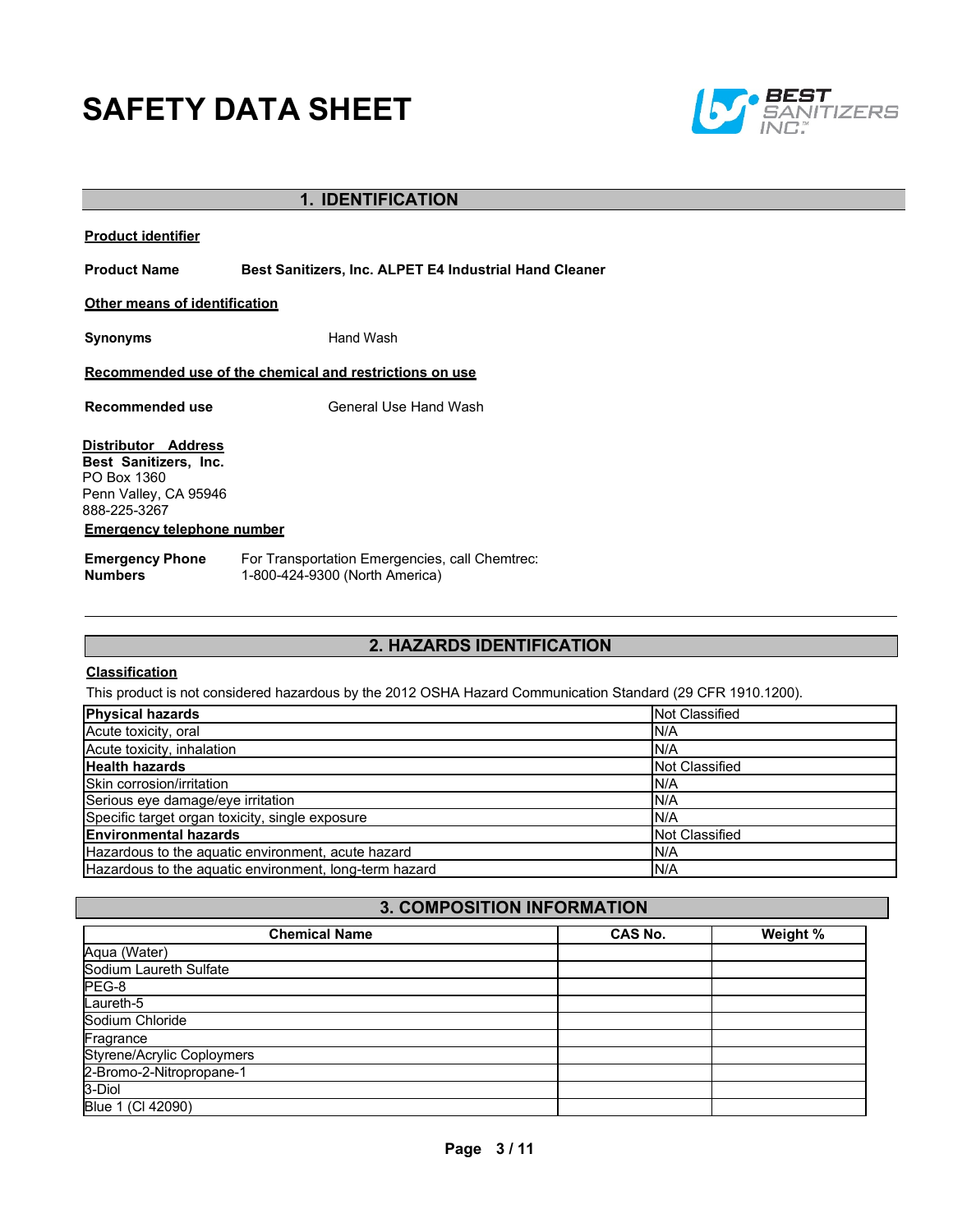## **4. FIRST AID MEASURES**

#### **First aid measures**

| <b>General Advice</b> | Show this safety data sheet to the doctor in attendance.                                                                                                      |  |
|-----------------------|---------------------------------------------------------------------------------------------------------------------------------------------------------------|--|
| <b>Eye Contact</b>    | In case of contact, immediately flush eyes with large amounts of water, continuing to flush<br>for 15 minutes. If irritation persists, get medical attention. |  |
| <b>Skin Contact</b>   | Intended as a cosmetic hand cleaner. Non-toxic.                                                                                                               |  |
| <b>Inhalation</b>     | Move to fresh air. If breathing problems develop, call a doctor.                                                                                              |  |
| Ingestion             | Get medical attention immediately.                                                                                                                            |  |

## **Most important symptoms and effects, both acute and delayed**

**General information** None.

#### **5. FIRE-FIGHTING MEASURES**

#### **Suitable Extinguishing Media**

Water spray, foam, dry powder, or carbon dioxide.

## **Specific Hazards Arising from the Chemical**

Not applicable.

#### **Unsuitable extinguishing media**

Not applicable.

#### **Protective equipment and precautions for firefighters**

No specific firefighting precautions known.

## **6. ACCIDENTAL RELEASE MEASURES Personal precautions, protective equipment and emergency procedures Personal Precautions** Take care as floors and other surfaces may become slippery. **Environmental precautions Environmental Precautions** The product is not expected to be toxic to aquatic organisms. **Methods and material for containment and cleaning up Methods for Cleaning Up** Shovel into dry containers. Cover and move the containers. Flush the area with water. **7. HANDLING AND STORAGE Precautions for safe handling Handling precautions** No special requirements. **Conditions for safe storage, including any incompatibilities Storage precautions** No special precautions. **Specific end use(s)** The identified uses for this product are detailed in Section 12.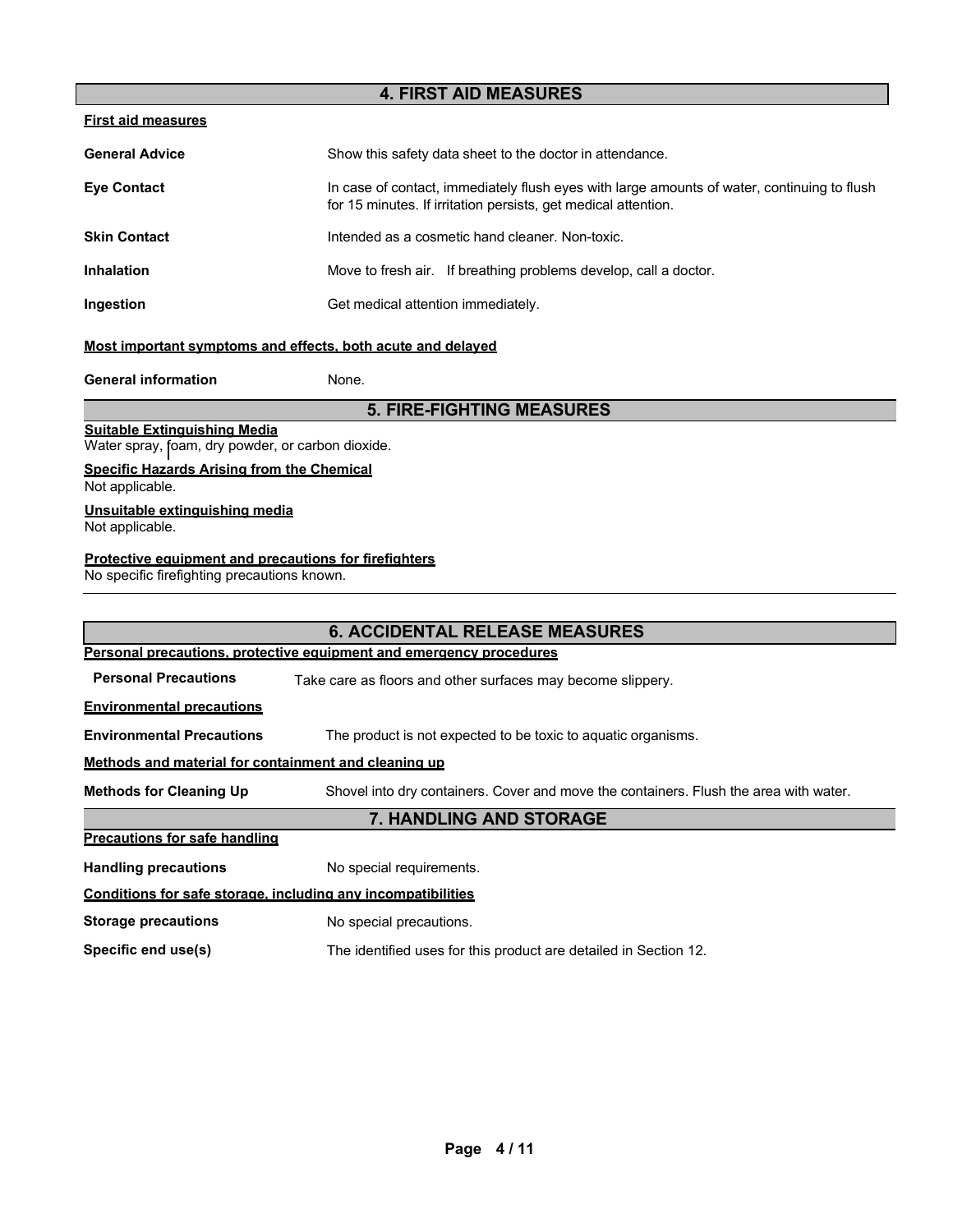## **8. EXPOSURE CONTROLS/PERSONAL PROTECTION**

**Exposure Controls**

#### **Individual protection measures, such as personal protective equipment**

**Eye/Face Protection** No specific eye protection required during normal use. **Skin and Body Protection** Not applicable. **Hygiene Measures** No specific hygiene procedures recommended but good personal hygiene practices should always be observed when working with chemical products.

## **9. PHYSICAL AND CHEMICAL PROPERTIES**

#### **Physical and Chemical Properties**

| <b>Physical State</b><br>Appearance | Liquid<br>Liquid                | Odor                  | Fragrant                 |  |
|-------------------------------------|---------------------------------|-----------------------|--------------------------|--|
| Color                               | Blue                            | <b>Odor Threshold</b> | No information available |  |
| pH<br><b>Relative Density</b>       | $6.5 - 7.5(10%)$<br>approx 1.03 |                       |                          |  |
| <b>10. STABILITY AND REACTIVITY</b> |                                 |                       |                          |  |

#### **Reactivity**

Stable under normal conditions.

## **Chemical stability**

Stable at normal ambient temperatures.

#### **Possibility of Hazardous Reactions**

No information available.

#### **Conditions to avoid**

Keep at temperature not exceeding 40°C

#### **Incompatible materials**

No information available.

## **11. TOXICOLOGICAL INFORMATION**

#### **Information on toxicological effects**

No information available.

## **12. ECOLOGICAL INFORMATION**

## **Toxicity**

Not applicable.

## **Persistence and Degradability**

No information available.

**Bioaccumulation** No information available.

**Mobility in soil** Not known.

## **Results of PBT and vPvB assessment**

This product does not contain any substances classified as PBT or vPvB

## **Other adverse effects**

No information available.